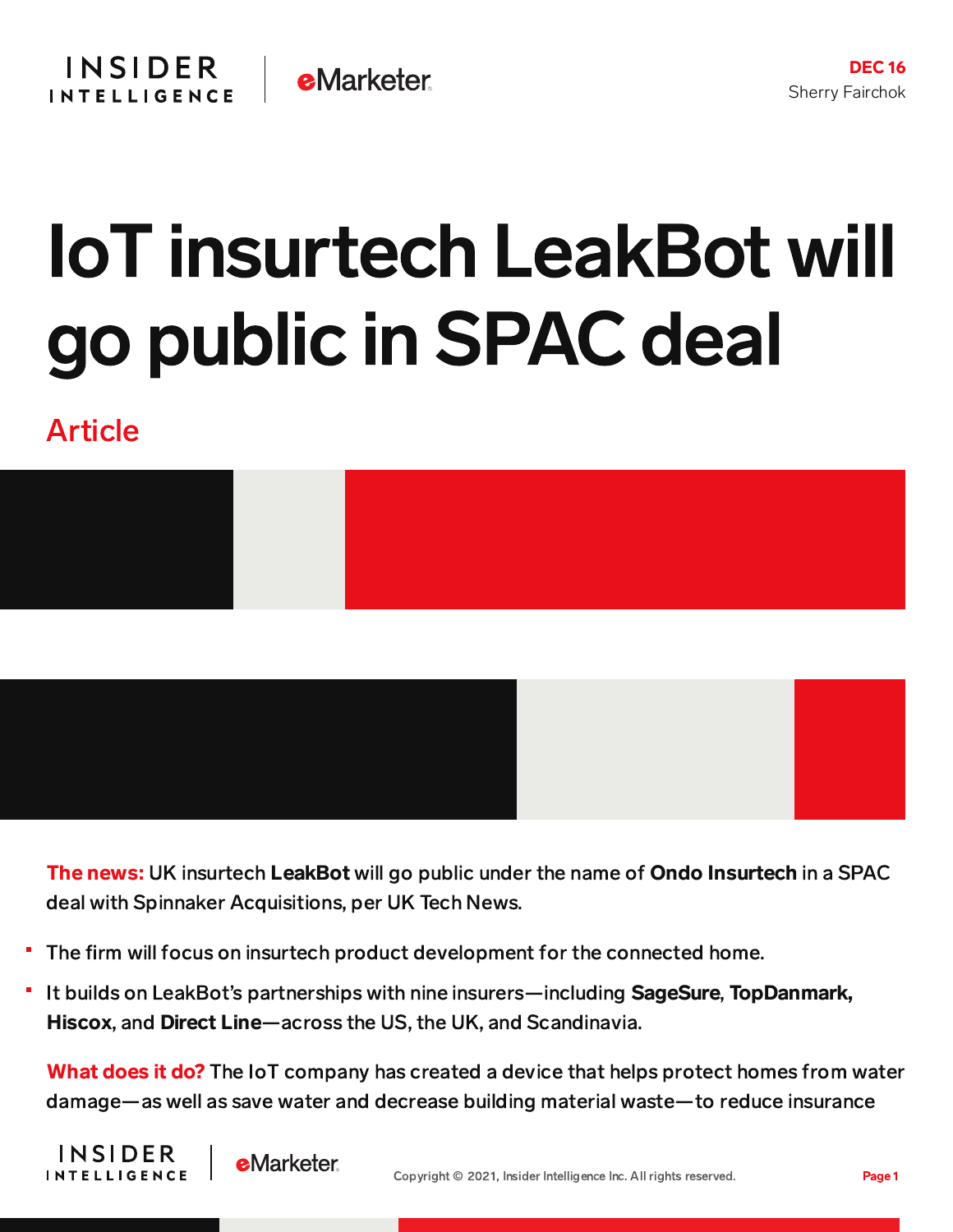claims and payouts.

Here**'**s how it works: A single sensor that a policyholder can install by themselves monitors a home's water use.

- The sensor uses patented Thermi-Q technology to detect water leaks by measuring both the air and water temperatures in homes—any leak or water irregularities will create a consistent drop in temperature.
- The sensor connects to the home wireless network to communicate with the LeakBot mobile app. If it detects a leak, it triggers an alert to the policyholder via the app.
- If the policyholder can't locate or resolve the leak, the app alerts and dispatches a licensed plumber at no cost to find and fix the leak.

Key context: Water damage (including damage from freezing) is one of the most common and most costly homeowners insurance claims.

- Every year, about one in 50 homeowners will file a water damage or freezing claim, accounting for almost 24% of all [homeowners](https://www.forbes.com/advisor/homeowners-insurance/best-homeowners-insurance-companies/) insurance claims, according to the Insurance Information Institute.
- The average cost of a water damage or freezing claim is about [\\$10,900](https://www.forbes.com/advisor/homeowners-insurance/water-damage/).
- In a LexisNexis [study](https://risk.lexisnexis.com/about-us/press-room/press-release/20200505-flo-by-moen) of 2,306 U.S. homes that installed a Flo by Moen Smart Water Leak detector—whose capabilities are similar to LeakBot's—water-related claims dropped 96% compared with the two years prior to installation.

Why it matters: **Smart [housing](https://www.mckinsey.com/industries/financial-services/our-insights/digital-ecosystems-for-insurers-opportunities-through-the-internet-of-things)** is one of four emerging digital ecosystems that are relevant and attractive to insurers—the other three are mobility/connected cars, connected health, and commercial lines, per McKinsey.

- Smart home technology matured rapidly after Google, Amazon, and other providers marketed their offerings. The mass market facilitates simple connections with more devices which insurers should explore and encourage.
- Real-time data streams from water leak alarm sensors like LeakBot, heat and gas sensors, and functional fire alarms enable insurers to assess risk far more accurately and help customers prevent losses.